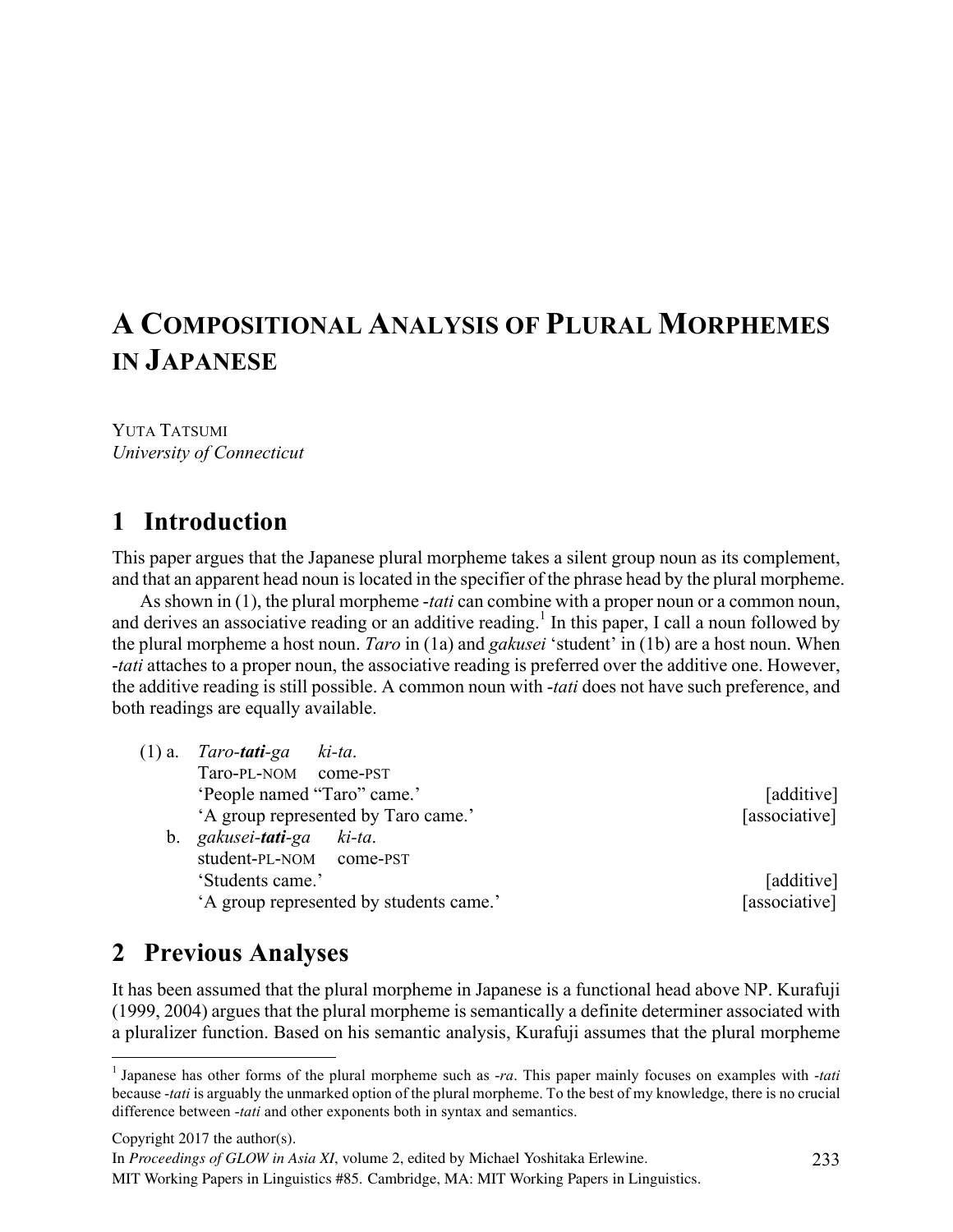is D, which takes an NP as its complement, as shown in (2a). On the other hand, Hirose (2004) argues the plural morpheme can adjoin to an NP or a DP, as in (2b). Under Hirose's analysis, the plural morpheme is not D. As shown in (2c), Ueda & Haraguchi (2008) and Munakata (2012) claim that in addition to D, there is another position for the plural morpheme; Num.



Although these previous analyses are different in their details, they assume that the plural morpheme combines only with a host noun.

As for semantics, Kurafuji (1999, 2004) proposes that the plural morpheme contains the pluralization function PL, which takes an individual variable and the Cooperian property variable  $P_i$  as its argument, as shown in (3). In (3a),  $P_i$  refers to the most salient property in a given context. To derive an additive interpretation, he assumes that  $P_i$  can be  $\lambda$ -bound, as in (3b). He argues that the definiteness of the plural morpheme comes from the  $\sigma$ -operator.

(3) a. 
$$
[PL] = \sigma X . [PL(P_i)(X)]
$$
  
b. 
$$
[PL] = \lambda P_i . \sigma X . [PL(P_i)(X)]
$$
  
(Kurafuji 1999, 2004)

On the other hand, Nakanishi and Tomioka 2004 offers a uniform analysis of the additive reading and the associative reading. The semantic derivation of the subject nouns in (1) is given in (4).

\n- (4) a. 
$$
[[[Taro-tati]]] = \lambda x \cdot \lambda Y \cdot [x \leq_i Y \& |Y| \geq 2 \& x
$$
 represents  $Y](Taro) = \lambda Y \cdot [Taro \leq_i Y \& |Y| \geq 2 \& Taro$  represents  $Y]$
\n- b.  $[[[gakusei-tati]]] = \lambda x \cdot \lambda Y \cdot [x \leq_i Y \& |Y| \geq 2 \& x$  represents  $Y](student)$  $= \lambda Y \cdot [student' \leq_i Y \& |Y| \geq 2 \& student'$  represents  $Y]$
\n

In (4), Y is a variable for a contextually relevant group. In (4a), the group is represented by Taro. In (4b), the group Y is represented by the property of being a student, instead of an individual. Under Nakanishi and Tomioka's analysis, the difference between (1a) and (1b) is reduced to a representative characteristic of a contextually defined group. (See also Nakanishi and Ritter 2008 for a similar approach to the plural morpheme.) It is worth noting here that the plural morpheme is not a marker for definiteness under their analysis. We can apply the iota operator or an existential closure operator to (4a,b). For instance, if (4a) is existentially closed, we will obtain an indefinite interpretation of (4a); 'A group represented by Taro.'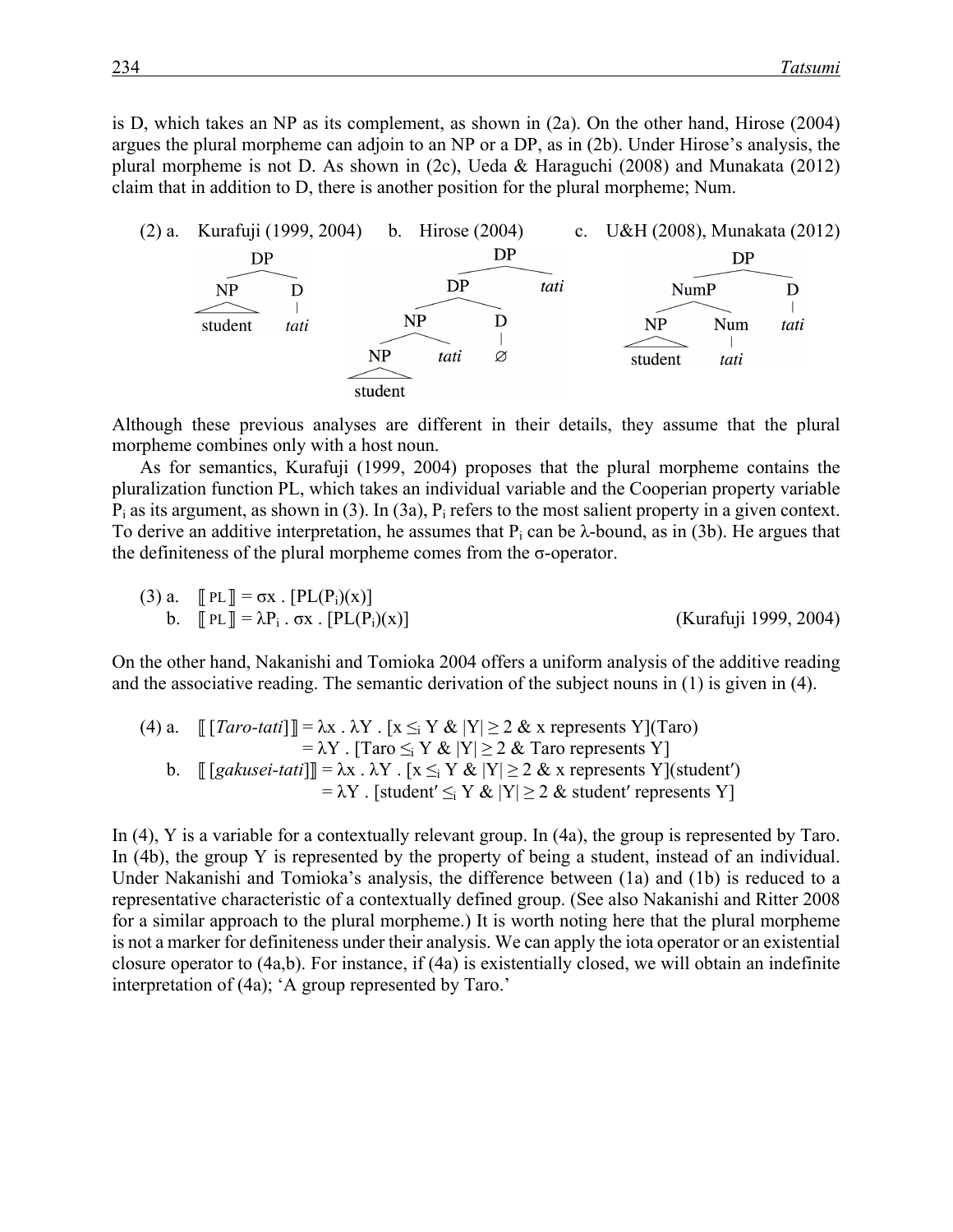### 3 Proposal

Following Nakanishi and Tomioka 2004, I assume that the main semantic contribution of the plural morpheme is to specify a relationship between a contextually salient group and a representative of that group. In addition, I propose that this semantic content of the plural morpheme is mapped directly to syntactic structure, as shown in (5). Crucially, the plural morpheme first takes a covert plural pronoun as its complement. A host noun is base-generated in the specifier of the phrase headed by the plural morpheme. Of importance here is that a host noun is trapped inside XP, and hence cannot c-command elements outside XP.



As for the semantics, I propose that the plural morpheme has the denotation in (6a). It takes a covert plural pronoun as its first argument. Here, I assume that a covert plural pronoun is composed of the feature [group] and the feature [def] proposed by Kratzer (2009). A covert plural pronoun denotes the largest plural individual that has a property of being a group, as in (6d).

- (6) a.  $[\![ \text{PL} ]\!]^{g, c} = \lambda x \cdot \lambda y \cdot \lambda z \cdot [z \leq x \wedge y \leq_c x]$ 
	- b.  $[[\text{group}]]^g$ ,  $c = \lambda v$ .  $[\text{group}'(v)(c)]$
	- c.  $[[\text{def}]]^{\mathcal{G},\mathcal{C}} = \lambda P_{\leq \mathcal{C},\mathcal{C}}$ .  $\sigma u$ .  $[P(u)]$
	- d.  $[proj]^{g, c} = \sigma v \cdot [group'(v)(c)]$
	- e.  $[[ [tati \text{ pro}_{PL}] ]^{g, c} = \lambda y$ .  $\lambda z$ .  $[z \leq \sigma v[group'(v)(c)] \wedge y \leq_c \sigma v[group'(v)(c)]]$

In (6),  $y \leq_c x$  means that y is a contextually salient subpart of x. I use  $\leq_c$  to encode what Nakanishi and Tomioka (2004) expresses with "represents" in (4).

Let us now consider a case where a proper noun is used as a host noun. As shown in (5), a host noun is base-generated in Spec,XP. (7a) shows the semantic denotation of an example in which *Taro* is interpreted as a proper noun. Here, z is a subpart of a contextually defined group, and Taro is the most salient subpart of the group in the context. This is the associative interpretation of the subject noun in (1a).

(7) a.  $\llbracket [ \xrightarrow[\text{XP}]} \text{Z} \text{Var} \{ \text{Var} \{ \text{Var} \} ] \} \rrbracket^{\text{g}, c} = \lambda z [z \leq \llbracket \text{pro}_{\text{PL}} \rrbracket^{\text{g}, c} \wedge \text{Tr} \{ \text{Var} \{ \text{Var} \} \}^{\text{g}, c} ]$ b.  $[[ [x] [def] *Taro* ] [x' *tati* pro<sub>PL</sub> ]]  $\mathbb{I}^{g, c} = \lambda z[z \leq [[pro_{PL}]]^{g, c} \wedge \sigma h[Taro'(h)(c)] \leq_c [[pro_{PL}]]^{g, c}]$$ 

If *Taro* is interpreted as a property of being named "Taro," we obtain the additive interpretation, as in (7b). Before merging with the plural morpheme, the property-denoting noun is converted into type *e* by combining with [def]. The plural morpheme -*tati* takes this definite description as its argument. When the referent of  $\sigma h[Taro'(h)(c)]$  is equal to a contextually defined group, we obtain a complete additive interpretation (i.e. all members of the group have the property of being named "Taro"). If the referent of  $\sigma h$ [Taro'(h)(c)] is a subpart of the group, we obtain an incomplete additive interpretation. Under the incomplete additive interpretation, there could be some individuals who are not named "Taro" in the group, although most of the people in the group are named "Taro."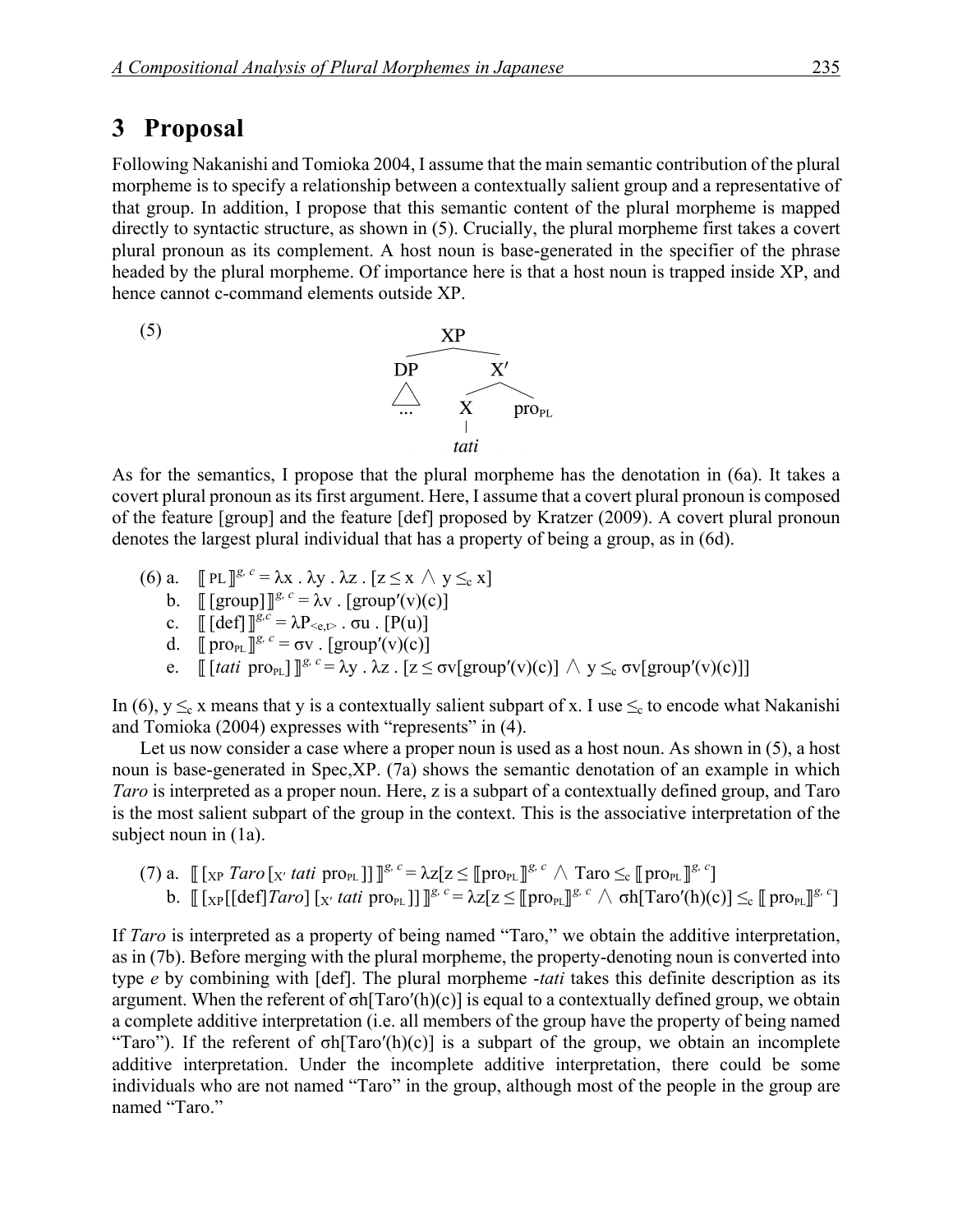A similar derivation underlies the plural morpheme with a common noun. I assume that Japanese common nouns can denote a property. Like the additive interpretation of a proper noun, a property denoted by a common noun is converted into type *e* by merging with [def], as in (8).

- (8) a.  $[[\text{gakusei}]]^{g, c} = \lambda h$ . [student'(h)(c)]
	- b.  $[[[\text{def}] \, \text{gakusei}] \, ]^g$ ,  $c = \sigma h$ . [student'(h)(c)]
	- c.  $\left[\left[\begin{smallmatrix} \overline{X} & \overline{P} \\ \overline{X} & P \end{smallmatrix}\right][\begin{smallmatrix} \overline{Q} & \overline{Q} \\ \overline{Q} & \overline{Q} \end{smallmatrix}\right][\begin{smallmatrix} \overline{Q} & \overline{Q} \\ \overline{Q} & \overline{Q} \end{smallmatrix}\right][\left[\begin{smallmatrix} \overline{X} & \overline{Q} & \overline{Q} \\ \overline{Q} & \overline{Q} & \overline{Q} \end{smallmatrix}\right][\left[\begin{smallmatrix} \overline{X} & \overline{Q} & \overline{Q} \\ \overline{Q} & \over$

 $= \lambda z$ .  $[z \leq [\![ \text{pro}_{PL} ]\!]^{g, c} \wedge \text{oh}[\text{student}'(h)(c)] \leq_c [\![ \text{pro}_{PL} ]\!]^{g, c}]$ 

When  $\sigma$ h[student'(h)(c)] is equal to a contextually defined group, we obtain the complete additive interpretation. If  $\sigma h[\text{student}'(h)(c)]$  is a subpart of the group, we obtain the incomplete additive interpretation. (9) shows that *gakusei-tati* 'student-PL' allows non-students to be included in a given group. (See Nakanishi and Tomioka 2004 for similar data.) (9) is true in a situation where the relevant group contains non-students as its member.

(9) [[RC *keikan-ga taiho-sita*] *gakusei*]-*tati-no naka-ni-wa* police.officer-NOM arrest-did student-PL-GEN inside-LOC-TOP *zimuin-mo mazat-teita*. office.worker-also include-ASP 'Among the students who a policeman arrested, office workers were also included.'

Crucially, the proposed analysis assumes that if a host noun denotes a property, it must combine with the  $\lceil det \rceil$  feature. I suggest that this requirement stems from the semantic content of the plural morpheme. Under the present analysis, the main contribution of the plural morpheme is to specify a subpart relationship between a covert plural pronoun and a host noun. To define a subpart relationship, the compared groups must be definite. There is one piece of evidence for the assumption that a host noun should be definite. As shown in (10a), the plural morpheme cannot combine with the wh-pronoun *dare* 'who.' On the other hand, *doitu* 'which person' can co-occur with the plural morpheme, as in  $(10b)$ .

|  | $(10)$ a. * <i>Mary-wa</i>     |                            | kirat-teiru no. |         |
|--|--------------------------------|----------------------------|-----------------|---------|
|  | Mary-TOP                       | INDET-PL -PL -ACC hate-ASP |                 |         |
|  | 'Who does Mary hate?'          |                            |                 |         |
|  | $b. ?$ Mary-wa                 | doitu <b>-ra</b> -o        | kirat-teiru     | $n_{O}$ |
|  | Mary-TOP which.person-PL-ACC   | hate-ASP                   | $\Omega$        |         |
|  | 'Which people does Mary hate?' |                            |                 |         |

The acceptability of (10b) shows that a wh-expression can combine with the plural morpheme. Given this, what is noteworthy about the contrast in (10) is the unacceptability of (10a). The contrast in (10) can be captured by assuming that a host noun must be definite. Of importance here is that *doitu* is a D-linked wh-expression, whereas *dare* is an indeterminate pronoun (Nishigauchi 1990). When the plural morpheme is absent, *doitu* is interpreted as a D-linked *wh*-expression, as shown in  $(11)$ .

| (11) | Mary-wa | doitu-o                            | kirat-teiru no. |            |
|------|---------|------------------------------------|-----------------|------------|
|      |         | Mary-TOP which.person-ACC hate-ASP |                 | $\bigcirc$ |
|      |         | 'Which person does Mary hate?'     |                 |            |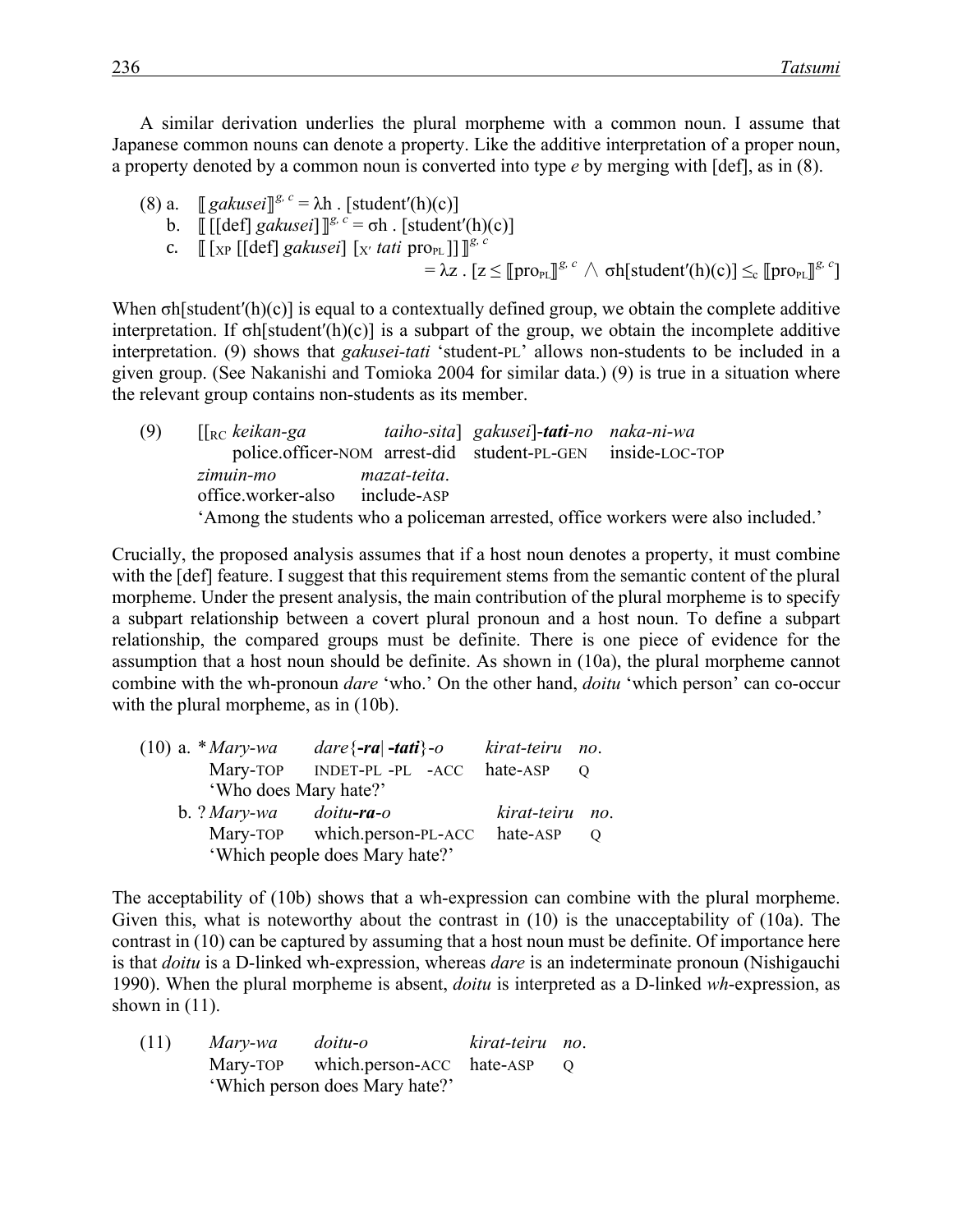Following Shimoyama (2006), I assume that Japanese indeterminate pronouns denote a Hamblin set (Hamblin 1973, Rooth 1985). An indeterminate pronoun cannot be interpreted as a definite set of individuals, and hence cannot be used as a host noun of the plural morpheme. In contrast, *doitu* can function as a host noun because of its D-linked nature.

## 4 Support

### **4.1 Determiner Use of the Plural Morpheme**

There is support for the proposed analysis. First, only a noun followed by the plural morpheme can be used as a determiner in the sense that it can immediately precede another common noun, as in (12a). Bare nouns do not have this use, as shown in (12b).

|  |                                                          |  |  | (12) a. Mary-wa [{watasi anata kanozyo John}-tati gakusei]-o                                                                        | kirat-teiru. |
|--|----------------------------------------------------------|--|--|-------------------------------------------------------------------------------------------------------------------------------------|--------------|
|  |                                                          |  |  | Mary-TOP I you she John -PL student-ACC                                                                                             | hate-ASP     |
|  | Lit. 'Mary hates ${I   you   she   John}$ -PL students.' |  |  |                                                                                                                                     |              |
|  |                                                          |  |  | b. * Mary-wa $\left[\{\text{watasi} \mid \text{anata} \mid \text{kanozyo} \mid \text{John}\}$ gakusei $\left]-o\right$ kirat-teiru. |              |
|  | Mary-TOP I you she John                                  |  |  | student-ACC hate-ASP                                                                                                                |              |
|  | Lit. 'Mary hates ${I   you   she   John}$ students.'     |  |  |                                                                                                                                     |              |

Under the present analysis, the plural morpheme first combines with a covert plural pronoun, as shown in (5). I propose that the common noun preceded by the plural morpheme in (12a) appears in the complement position of the plural morpheme. In other words, the plural morpheme provides a position for a noun preceded by the plural morpheme. Unlike the determiner use of English plural pronouns, a proper noun can also function as a determiner, in tandem with the plural morpheme, as in (12). Moreover, a common noun can precede another common noun if the first common noun can be interpreted as a subpart of the second noun, as shown in (13a). Crucially, when the order of the two noun phrases is reversed, the resulting sentence is unacceptable, as shown in (13b).

| $(13)$ a. <i>Mary-wa</i>                                | $[gakusei-tati]$                                        | wakamono]-ni               | sitaw-are-teiru.                            |  |  |
|---------------------------------------------------------|---------------------------------------------------------|----------------------------|---------------------------------------------|--|--|
| Mary-TOP                                                | student-PL                                              | young.person-by            | respect-PASS-ASP                            |  |  |
| Lit. 'Mary is respected by young people like students.' |                                                         |                            |                                             |  |  |
| $b. * Mary-wa$                                          |                                                         |                            | [wakamono-tati gakusei]-ni sitaw-are-teiru. |  |  |
| Mary-TOP                                                |                                                         | young.person-PL student-by | respect-PASS-ASP                            |  |  |
|                                                         | Lit. 'Mary is respected by young people like students.' |                            |                                             |  |  |

The proposed analysis can capture the contrast in (13). Intuitively speaking, a group of students can be construed as a subpart of a group of young people because typical specimens of the studentkind will be a young person. However, typical specimens of young people do not have to be a student. The plural morpheme requires a host noun to be smaller than or equal to a contextually salient group. (13a) is acceptable because a group of students can be a subpart of a group of young people. However, since a group of young people is not a subpart of a group of students, (13b) does not satisfy the semantic requirement of the plural morpheme, and hence gives rise to the unacceptability (cf. Gajewski 2002). It may be worth noting that (13b) becomes acceptable if we put a pause between the first noun and the second noun. In that case, the second noun is interpreted like a nominal appositive (cf. Potts 2007). I suggest that under such appositive interpretation, a group of young people and a group of students refer to the same set of individuals. Therefore, the semantic requirement of the plural morpheme is satisfied.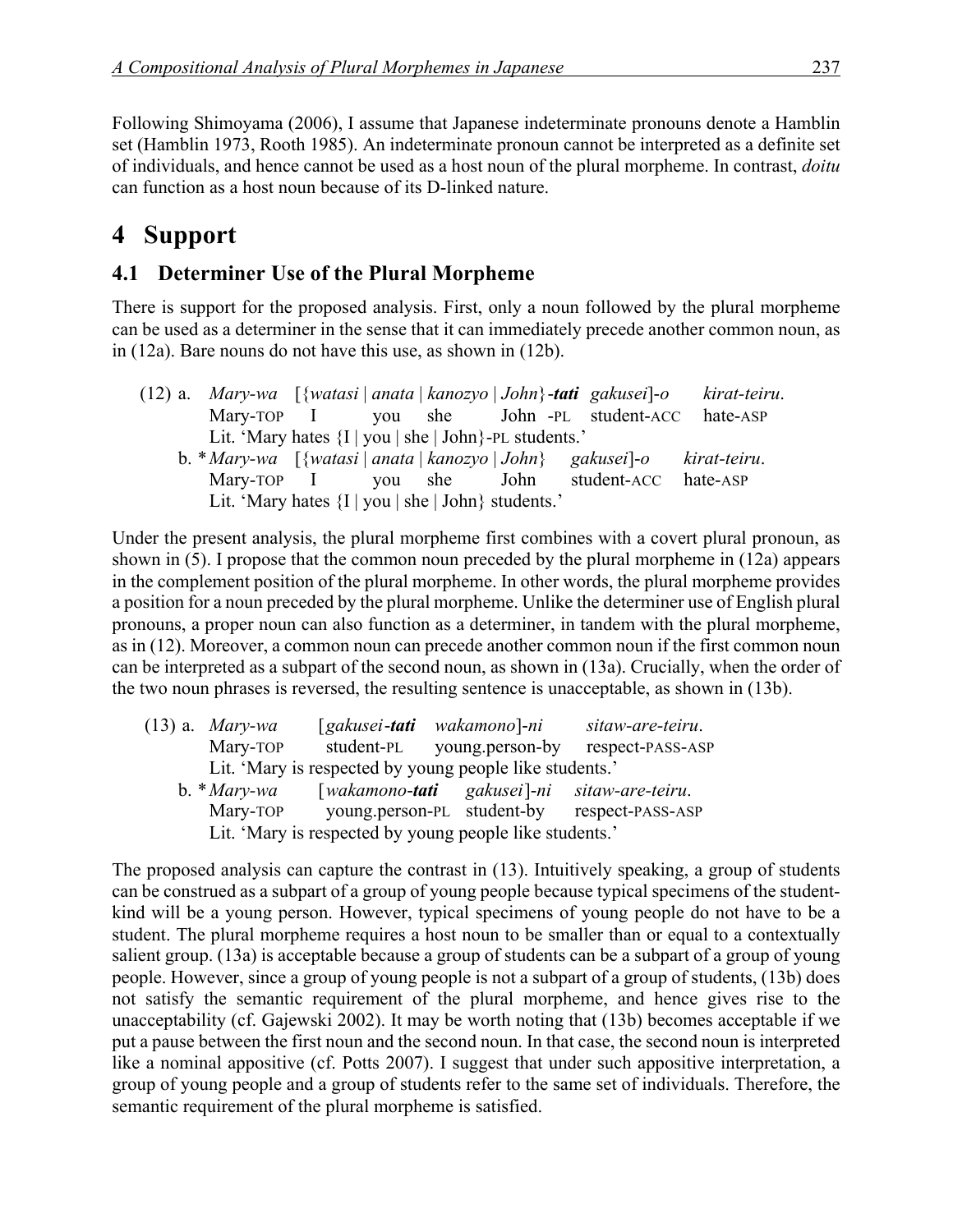Moreover, the proposed analysis predicts that singular nouns cannot follow the plural morpheme. This is because the plural morpheme semantically requires a plural noun in its complement position. This prediction is borne out, as shown in (14).

(14) \**Mary-wa* [*gakusei*-*tati John*]-*ni sitaw-are-teiru*. Mary-TOP student-PL John-by respect-PASS-ASP Int. 'Mary is respected by students represented by John.'

Note that unlike (13b), the unacceptability of (14) is not improved by putting a pause between the two nouns. This means that (14) is unacceptable simply because a singular noun cannot appear in the complement position of the plural morpheme.

#### **4.2 Binding Condition C**

The second argument for the present analysis comes from Binding Condition C. As shown in (15a), Japanese plural pronouns do not cause a Binding Condition C violation when they are used as a binder. This behavior is not observed with a singular person pronoun, as in (15b).

| $(15)$ a. | $kanozyo_1$ -tati-kara [Mary <sub>1</sub> -no]                                           |                         | titioya]-ni | purezento-o                    | watasi-ta. |
|-----------|------------------------------------------------------------------------------------------|-------------------------|-------------|--------------------------------|------------|
|           | she-PL-from                                                                              |                         |             | Mary-GEN father-to present-ACC | give-PST   |
|           | 'A group represented by her <sub>1</sub> gave a present to Mary <sub>1</sub> 's father.' |                         |             |                                |            |
|           | b. $*kanozyo1$ - <i>kara</i>                                                             | $[Mary1-no$ titioya]-ni |             | purezento-o                    | watasi-ta. |
|           | she-from                                                                                 | Mary-GEN father-to      |             | present-ACC                    | give-PST   |
|           | 'She <sub>1</sub> gave a present to Mary <sub>1</sub> 's father.'                        |                         |             |                                |            |

Note that the presence of the postposition -*kara*, which is assumed to be a particle, does not have any effect on a Binding Condition C violation, as shown in (15b). The previous analyses of the plural morpheme, which assume that the plural morpheme is also a particle attached to a host noun as in (2), will wrongly predict that (15a) is unacceptable just like (15b). In contrast, the present analysis can capture the contrast in (15). The subject nouns in (15) have the following structures.



Here, I simply assume that *-kara* 'from' in (15) can be ignored with respect to the c-command relationship between a binder and a bindee. In (16a), the pronoun in Spec,XP cannot c-command anything outside XP, and the violation of Binding Condition C is not observed. On the other hand, the pronoun in (16b) does c-command *Mary*, and hence triggers a Binding Condition C violation.

#### **4.3 Bound Variable Readings**

Another support for the present analysis comes from the availability of bound pronouns. It has been observed that like 3rd person pronouns, 1st and 2nd person pronouns can also receive a bound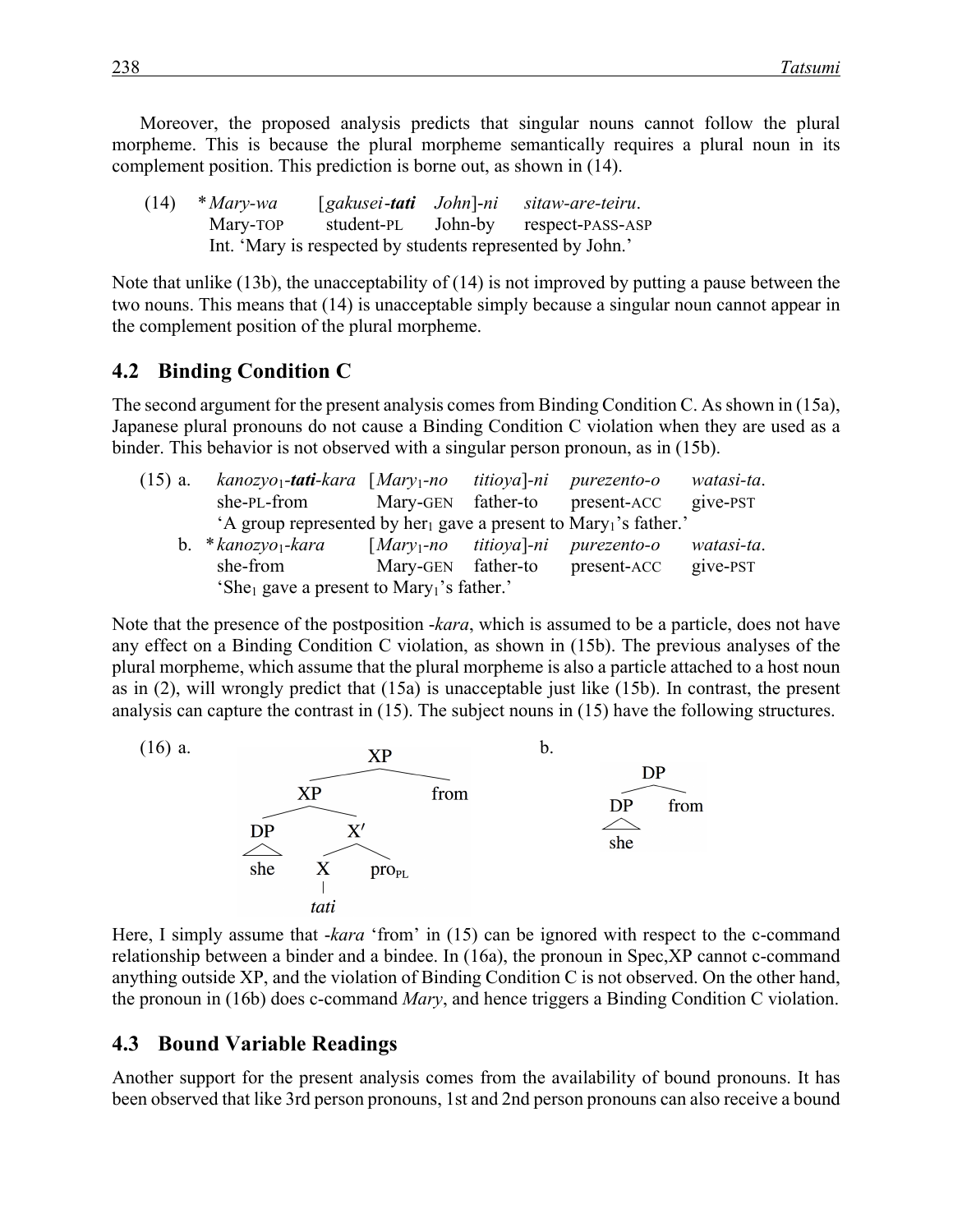variable interpretation (see Partee 1989, Rullmann 2004, Kratzer 2009). Although non-bound variable reading is relatively salient, the bound variable interpretation of person pronouns is attested in Japanese as well, as shown in (17). (For a bound variable interpretation of Japanese 3rd person pronouns, see Yashima 2015 and references therein.)

| (17) | watasi-dake-ga                                  |         | $[watasi-no$ ronbun $]-o$    | <i>invoo-sita.</i> |
|------|-------------------------------------------------|---------|------------------------------|--------------------|
|      | I-only-NOM                                      | $1-GEN$ | paper-ACC                    | cite-did           |
|      | I cited my paper, but other people didn't.'     |         | [non-bound variable reading] |                    |
|      | 'I was the only x such that x cited x's paper.' |         | [bound variable reading]     |                    |

Under the bound variable reading, (17) implies that nobody else cited his/her paper. Importantly, the bound variable interpretation is subject to the c-command requirement; only when a semantic binder c-commands a bound pronoun, the resulting sentence receives a bound variable interpretation. For instance, if a semantic binder is embedded in a larger noun phrase, the bound variable interpretation becomes unavailable as in (18a). The intended bound variable reading of (18a) can be observed in (18b), where a semantic binder is used as a major subject.

|         | (18) a. [watasi-no sensei]-dake-ga                         |                        | $[watasi-no$ ronbun $]-o$ | inyoo-sita.                                                                        |
|---------|------------------------------------------------------------|------------------------|---------------------------|------------------------------------------------------------------------------------|
|         | <b>I-GEN</b>                                               | teacher-only-NOM I-GEN | paper-ACC                 | cite-did                                                                           |
|         |                                                            |                        |                           | 'My teacher cited my paper, but other people didn't.' [non-bound variable reading] |
|         | '*I was the only x such that x's teacher cited x's paper.' |                        |                           | [bound variable reading]                                                           |
| $b_{-}$ | watasi-dake-ga sensei-ga [watasi-no ronbun]-o              |                        |                           | inyoo-sita.                                                                        |
|         | I-only-NOM teacher-NOM I-GEN                               |                        | paper-ACC                 | cite-did                                                                           |
|         |                                                            |                        |                           | 'My teacher cited my paper, but other people didn't.' [non-bound variable reading] |
|         | 'I was the only x such that x's teacher cited x's paper.'  |                        |                           | [bound variable reading]                                                           |

The contrast between (17) and (18a) shows that an antecedent must c-command a bound pronoun to receive a bound variable interpretation. Keeping this in mind, let us now consider a case where a semantic binder is followed by the plural morpheme, as in (19).

(19) *watasi-tati-dake-ga* [*watasi-no ronbun*]*-o inyoo-sita.* I-PL-only-NOM I-GEN paper-ACC cite-did 'Our group cited my paper, but other people didn't.' [non-bound variable reading] '\*I was the only x such that x's group cited x's paper.' [bound variable reading]

Under the non-bound variable interpretation, (19) is false if there is someone who cited the speaker's paper. Under the bound variable interpretation, however, (19) is still true in the same situation. The bound variable interpretation becomes false only in a situation where there is someone other than the speaker whose group cited his/her paper in context. Crucially, (19) does not receive such interpretation. This means that the plural morpheme blocks a bound variable interpretation. The contrast between (17) and (19) can be captured under the proposed analysis. In (19), the 1st person pronoun is located in Spec,XP, and hence does not c-command a bound pronoun. Given that the bound variable interpretation is possible only when a semantic binder ccommands a bound pronoun, the proposal correctly predicts that the bound variable interpretation is disallowed in (19).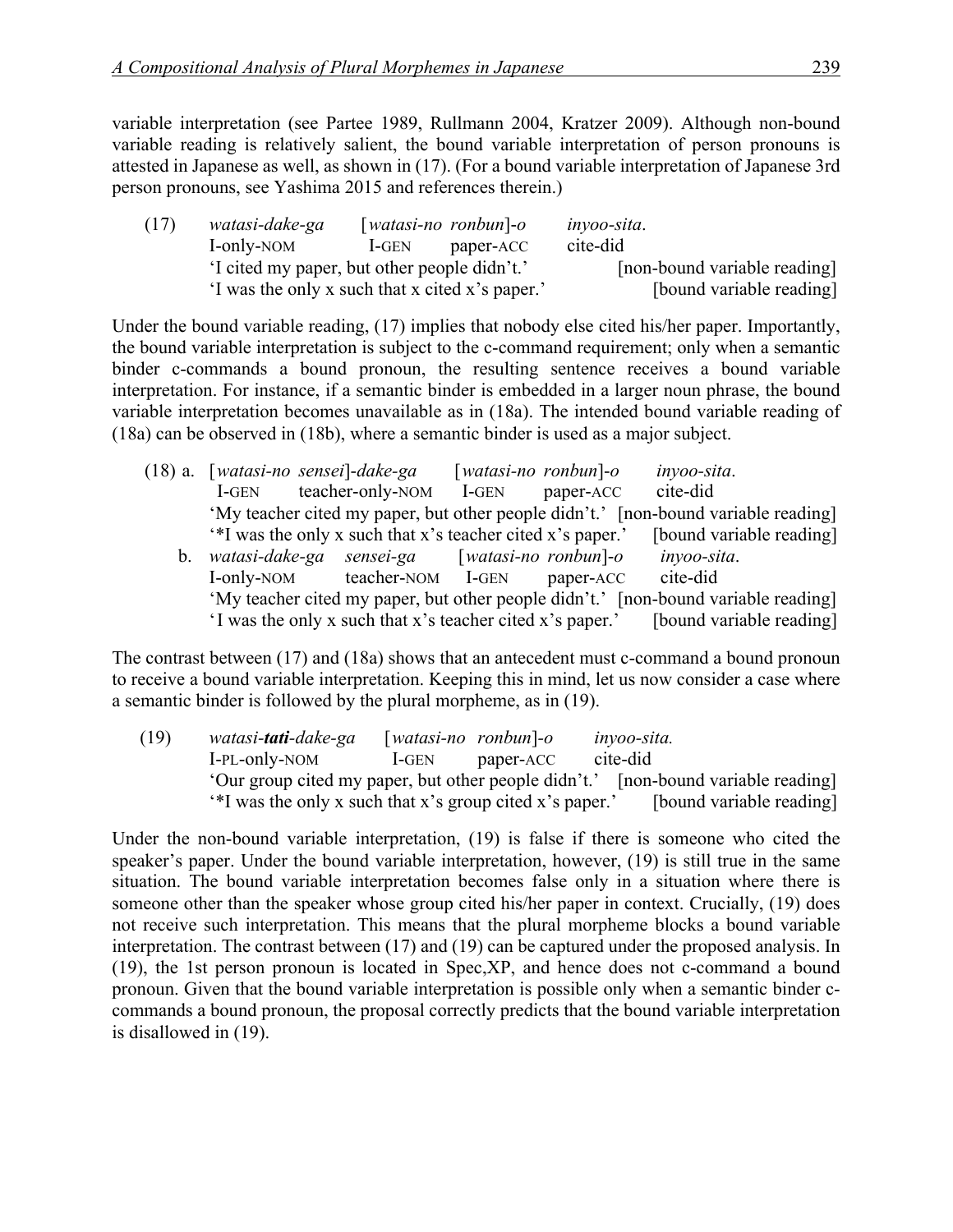#### **4.4**xx**Associative Plurals in Other Languages**

There is another support for the present analysis. It is well-known that Chinese has the plural suffix -*men*, which derives an associative interpretation as in (20a)*.* Importantly, a 3rd person plural pronoun can also derive an associative reading when it follows a proper noun, as shown in (20b).

|  | (20) Chinese (Chao 1968, Iljic 2005) |  |                     |                      |
|--|--------------------------------------|--|---------------------|----------------------|
|  | a. Xiăo Qiáng-men                    |  | b. Xiăo Qiáng tamen |                      |
|  | Xiao Qiang-PL                        |  | Xiao Qiang they     |                      |
|  | 'Xiao Qiang's group'                 |  |                     | 'Xiao Qiang's group' |
|  |                                      |  |                     |                      |

Although it is not possible to overtly realize a plural pronoun in Japanese associative plurals, (20b) suggests that we can make use of a plural pronoun to derive an associative reading. Afrikaans also has a similar construction to express an associative reading, as shown in (21a). Like the Chinese example in (20b), the conjoined phrase in (21a) is followed by a plural pronoun. The noun in (21a) exhibits a three-way ambiguity. The same is true for Japanese associative plurals, as in (21b).

|                                   | b. Japanese                            |
|-----------------------------------|----------------------------------------|
|                                   | Taro to Sayuri-tati                    |
|                                   | Taro and Sayuri-PL                     |
|                                   | 'Taro and Sayuri and their associates' |
| Piet and Koos and another person' | 'Taro and Sayuri and another person'   |
|                                   | 'Taro and Sayuri'                      |
|                                   |                                        |

This similarity between Afrikaans and Japanese can be brought out by assuming that there is a covert plural pronoun in Japanese associative plurals.

### **5** Conclusion

This paper argued that the Japanese plural morpheme takes a covert plural pronoun as its complement, and that a host noun is located in the specifier of the phrase headed by the plural morpheme. The main semantic contribution of the plural morpheme is to specify a relationship between a contextually salient group and a representative of that group. I proposed that this semantic content of the plural morpheme is mapped directly onto syntactic structure. The proposed analysis can capture the data which have not previously received much attention in the literature.

### **References**

den Besten, Hans. 1996. Associative DPs. In Crit Cremers and Marcel den Dikken eds. *Linguistics in the Netherlands 1996*. 13–24. Amsterdam: John Benjamins.

Chao Yuen Ren. 1968. *A Grammar of Spoken Chinese.* Berkeley and Los Angeles: University of California Press.

Gajewski, Jon. 2002. L-analiticity and natural language. MS, University of Connecticut.

Hamblin, C.L. 1973. Questions in Montague English. *Foundations of Language* 10. 41–53.

Hirose, Tomio. 2004. N-plural vs. D-plural. In Chand, Kelleher, Rodríguez, and Schmeiser eds. *Proceedings of the 23rd West Coast Conference on Formal Linguistics*. Somerville, MA: Cascadilla Press. 332-345.